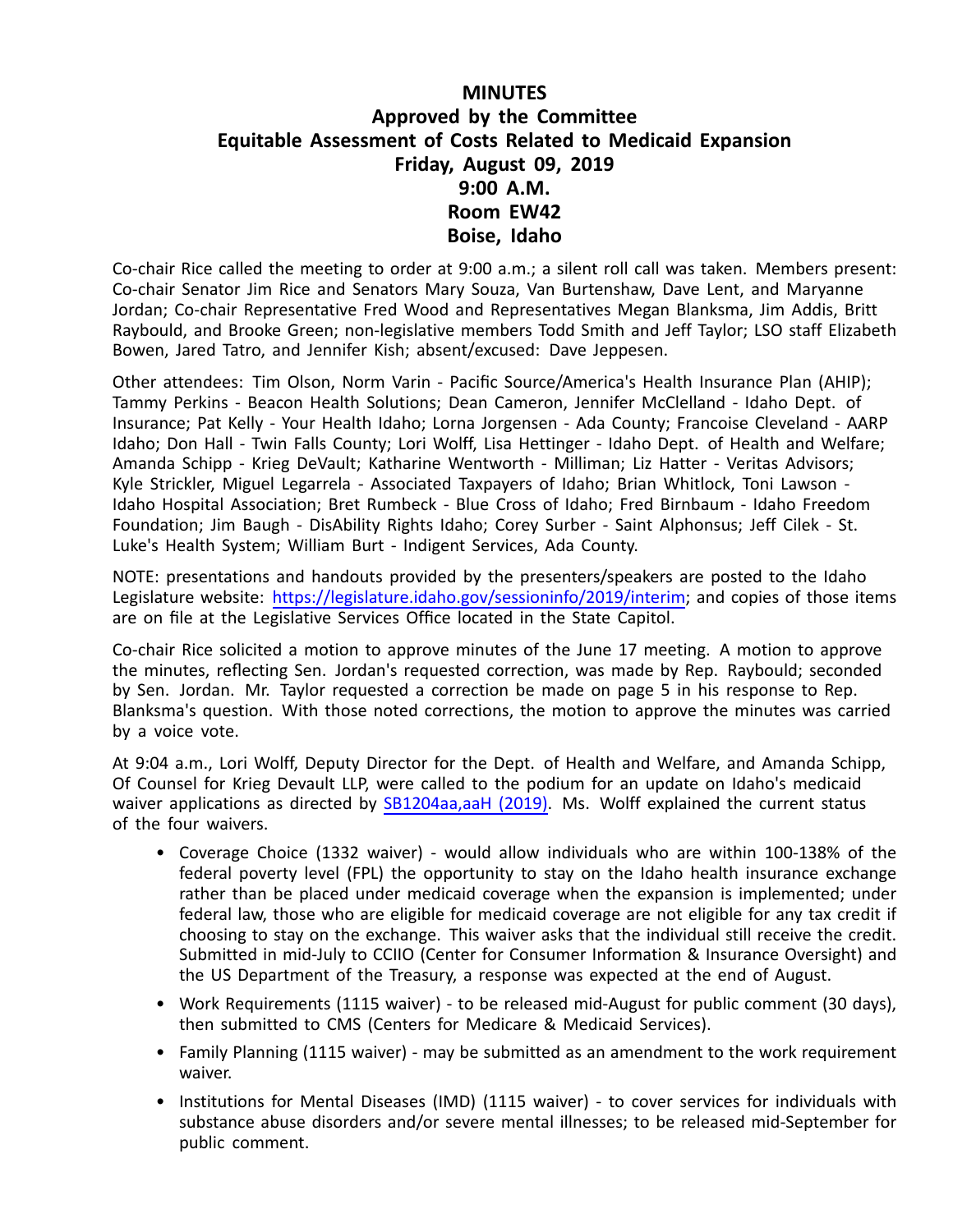Ms. Schipp expounded on the IMD waiver process. She noted that the process typically took 6-9 months to finalize <sup>a</sup> waiver with the CMS and that <sup>a</sup> detailed implementation plan was required with the application. She added that the implementation plan had to be approved before federal match monies were available. Additionally, the federal Substance Use-Disorder Prevention that Promotes Opioid Recovery and Treatment for Patients and Communities [\(SUPPORT\)](https://www.congress.gov/bill/115th-congress/house-bill/6) Act, approved last fall, could be another avenue to obtain the IMD waiver.

- Sen. Souza asked whether <sup>a</sup> denial to the work requirement waiver would affect the family planning waiver, if added as an amendment to the work requirement waiver. Ms. Wolff responded that CMS considered each part of the waiver individually; <sup>a</sup> denial of the first would not eliminate or delay the application of the other.
- Co-chair Wood asked how the denial of Utah's coverage choice waiver may affect Idaho's application. Ms. Wolff explained that Utah's waiver was not the same as Idaho's in that Utah used <sup>a</sup> 1115 waiver, requested partial medicaid expansion of only up to 100% of FPL, and wanted <sup>a</sup> 90% federal medical assistance percentage (FMAP) rather than the 70%. She noted that Idaho submitted <sup>a</sup> 1332 waiver and was expanding medicaid to 138% of FPL, hence it would qualify for the 90% FMAP.
- Sen. Jordan asked whether allowances were made in meeting the deadlines set forth in an approved waiver. Ms. Schipp explained that allowances did exist but that was why CMS put an emphasis on the implementation plan. She stated that the FMAP could begin to occur upon waiver approval but that the implementation plan should be in place within 12-24 months.
- Co-chair Rice requested that Ms. Schipp give <sup>a</sup> brief overview/explanation of the IMD waiver in laymen's terms. Ms. Schipp explained that the IMD waiver removed the restriction that prevents states from using medicaid funds for treatment at psychiatric hospitals on issues such as in-patient psychiatric treatment for mental health or substance abuse.

At 9:28 a.m., Dean Cameron, Director for the Idaho Department of Insurance, was called upon for his presentation on the Idaho Health Insurance [Exchange](https://legislature.idaho.gov/wp-content/uploads/sessioninfo/2019/interim/190809_eame_02_IdahoHealthExchange_Cameron.pdf) Plans. Mr. Cameron explained that the plans were categorized as "metallic" levels - bronze, silver, gold, and platinum - and that most comparisons were done at the silver level because the Advanced Premium Tax Credit (APTC) was based on the silver level.

- Co-chair Rice inquired about the lowest minimum of carriers in any county. Mr. Cameron reported it to be three.
- Co-chair Wood clarified that the phrase "family glitch" meant when an individual's family members were allowed onto an employer's health coverage plan but at the full price and were not eligible for the APTC. Mr. Cameron agreed.
- Rep. Green inquired whether <sup>a</sup> threshold existed in one's change of income to qualify for <sup>a</sup> special enrollment period (SEP). Mr. Cameron summarized that if the change affected the family's status in qualifying for medicaid or if it affected the family's APTC it would allow for <sup>a</sup> SEP, but <sup>a</sup> rather minor change in income may not afford <sup>a</sup> SEP. Co-chair Rice commented that if an individual qualified for an APTC when one hadn't qualified before, then that would permit <sup>a</sup> SEP; but he noted that there lacked <sup>a</sup> method to determine when someone became eligible for <sup>a</sup> SEP and <sup>a</sup> method of notifying someone of the opportunity.
- Sen. Souza asked about the price difference for an enhanced short-term plan versus <sup>a</sup> plan on the health exchange. Mr. Cameron reported that, since administrative rules were still being promulgated, no carrier had yet submitted such data; however, he anticipated that the premium for an enhanced short-term plan would be approximately 50% of an ACA plan.
- Sen. Jordan asked whether individuals using an enhanced or <sup>a</sup> traditional short-term plan would create <sup>a</sup> burden to the CAT fund or the county indigent programs if they possessed <sup>a</sup> pre-existing health issue. Mr. Cameron explained that there would be no burden because, with an enhanced plan, there was no pre-existing clause issue and the plan can be renewed.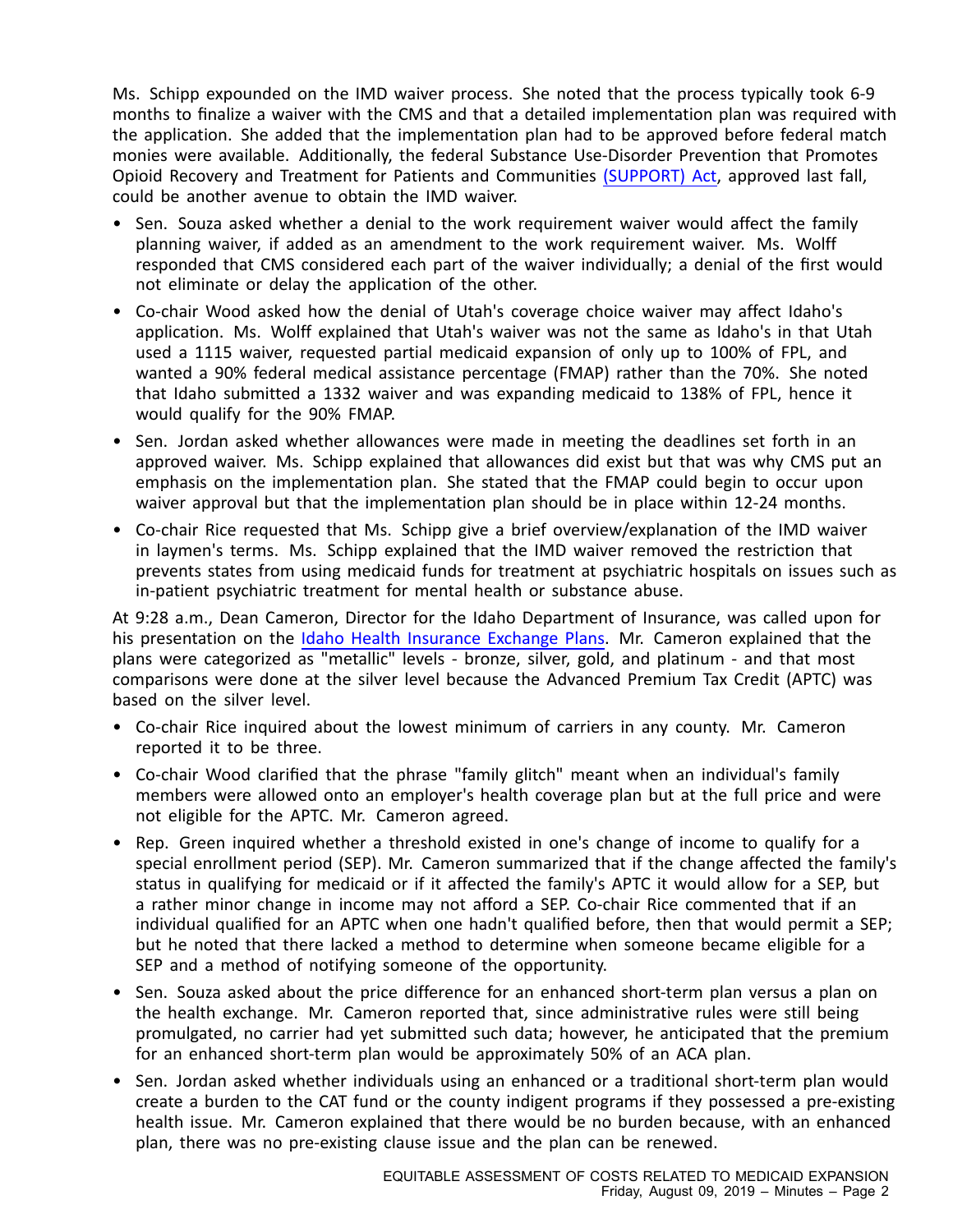- Rep. Green questioned what the deductible might be for the enhanced short-term plans. Mr. Cameron submitted that in discussions with carriers - some may not join immediately, employing <sup>a</sup> "wait and see" method - the deductible should be reasonable. He added that the manner that the deductible was applied may be different - it may or may not have categories for the deductible (prescriptions, preventative care). Also, it was possible that the out-of-pocket maximum could be larger than the limit of an ACA approved plan (currently \$7,900), such as <sup>a</sup> \$10,000 limit.
- Co-chair Wood, summarizing earlier information that the enhanced short-term plans would be in the same risk pool as the ACA plans, asked 1) whether traditional short-term plans were in the same risk pool and 2) whether individuals on the enhanced short-term plan were in the same risk-pool no matter when the coverage was purchased. Mr. Cameron explained that 1) traditional short-term plans were not included in that risk pool and were not required to offer <sup>a</sup> plan for the health exchange and that 2) enhanced short-term plans and ACA plans were in the same risk pool and that the rates were indexed together.
- Sen. Souza inquired about the deductible for the scenarios in Mr. Cameron's presentation. Mr. Cameron reported that his examples were based on the silver level plan for that area and the deductible for that level typically hovered at \$2000.00; additionally, many individuals in the examples would qualify for <sup>a</sup> cost-sharing reduction that would lower their deductibles, copays for doctor visits and medical prescriptions, and out-of-pocket maximums.
- Rep. Raybould questioned whether the data of 853,000 Idahoans being insured (slide #3) reflected individuals or the number of plans. Mr. Cameron responded that the number reflected 853,000 individuals that are on group and individual plans. Rep. Raybould then inquired how many Idahoans were not insured. Mr. Cameron noted that there existed about 24,000 individuals on the faith-based plans, which were not part of the 853,000, and that the number did not reflect those on medicare or medicaid; typically, the department reported <sup>a</sup> 15% rate of uninsured individuals.
- Mr. Smith asked for clarification that those earning over 400% of the FPL were not eligible for an APTC. Mr. Cameron agreed added that those below the 100% (soon to be 138%) were not eligible, nor were those who were eligible for employer coverage - whether enrolled or opted out, those caught in the "family glitch," and those that were eligible for other programs (medicaid, TRICARE, etc.). Mr. Smith inquired whether, in the third example of scenario #3 of the presentation (slide #48-51), an individual earning 400% of FPL would still receive an APTC of \$1302.00. Mr. Cameron stipulated that if the demographics of both were similar then, yes, the APTC would be very similar.
- Mr. Taylor inquired whether <sup>a</sup> denial of the coverage waiver would have an impact on the health exchange program rates. Mr. Cameron acknowledged that there would be an impact and speculated that 18,000-20,000 Idahoans would leave the health exchange program and enroll with medicaid. He noted that the impact to rates was related to the unknown health of those individuals, and cautioned that the impact may not be measurable for at least <sup>a</sup> year. Mr. Taylor then inquired if Mr. Cameron could guesstimate whether the impact of medicaid expansion - two years out - would be <sup>a</sup> positive influence to an individual's cost of insurance. Mr. Cameron speculated the effect would be of <sup>a</sup> positive nature but that the data would not be very distinguishable, due to many other in influences. He noted that the individual plans were very liquid and that carriers were apprehensive/cautious; whereas, the group plans remained more constant and stable for carriers because it grouped healthy/unhealthy together for <sup>a</sup> break-even scenario.

The committee recessed for <sup>a</sup> break at 10:25 a.m.

At 10:45 a.m., Kathryn Mooney, Program Director for the Catastrophic Health Care Cost (CAT) Program, was called to the podium for her presentation and updates on the CAT [program](https://legislature.idaho.gov/wp-content/uploads/sessioninfo/2019/interim/190809_eame_03_CAT Program_Mooney.pdf). Seth Grigg, Executive Director, Idaho Association of Counties (IAC), presented the handout/slide on the average county indigent expense [2013-2018](https://legislature.idaho.gov/wp-content/uploads/sessioninfo/2019/interim/190809_eame_03_6yrAvgIndigentPaymentsCounty_Grigg.pdf).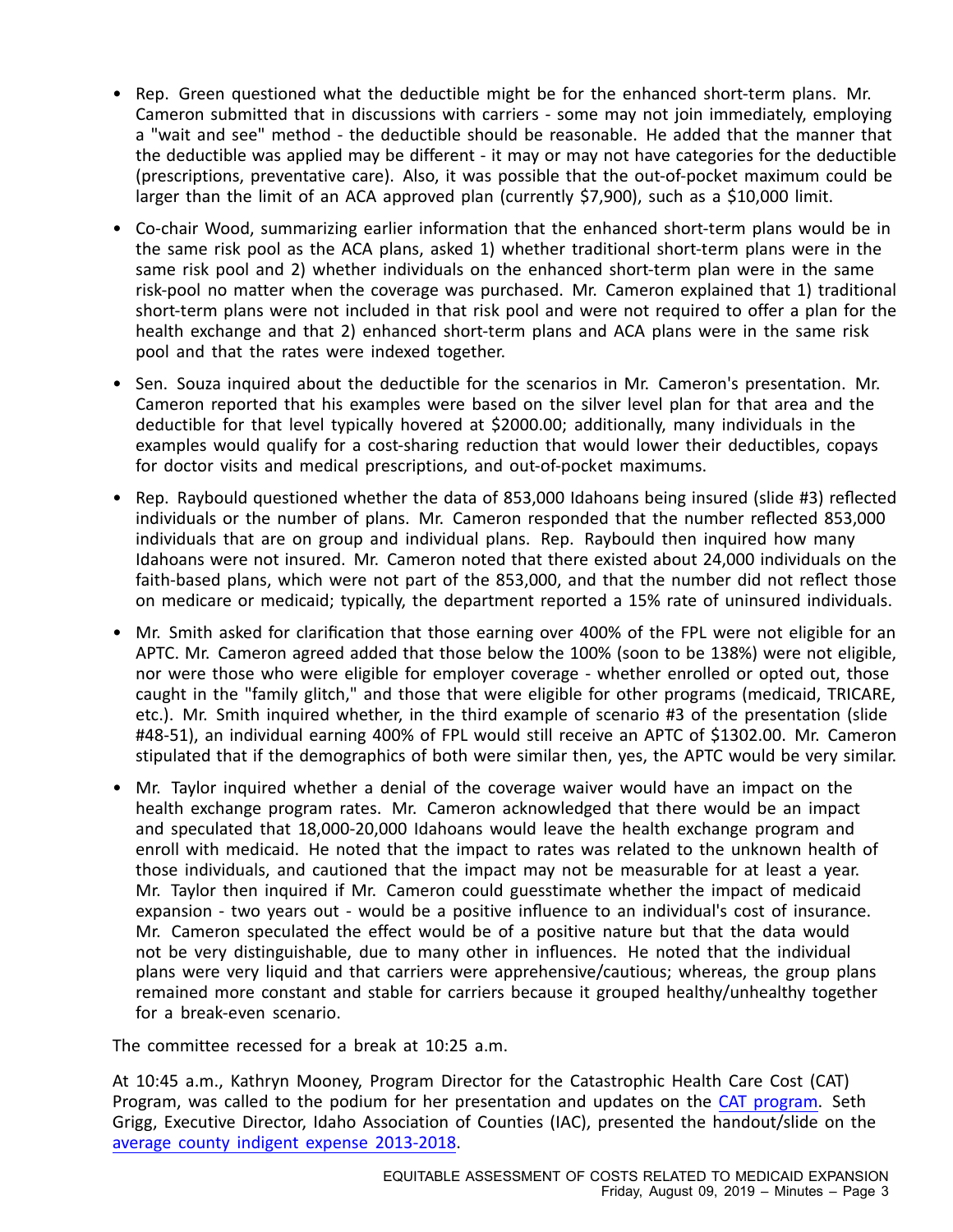- Sen. Souza asked for clarification that an individual in custody who experienced <sup>a</sup> medical event and was enrolled in medicaid would have the treatment costs covered by medicaid. Ms. Mooney explained that medicaid had different rules for individuals in custody. Lisa Hettinger, Deputy Director, Dept. of Health and Welfare, added that medicaid would cover "some" expenses for medical treatment of incarcerated individuals, specifically, if the individual received care outside of the jail walls and had been in that care for 24 hours (and was eligible for medicaid); if the care could be rendered inside the jail walls, then medicaid would not cover those costs. Co-chair Rice surmised that care rendered outside of <sup>a</sup> jail - if less than 24 hours - would not be covered by medicaid. Ms. Hettinger agreed.
- Sen. Souza asked how approval of the IMD waiver would affect the incarcerated population, if the CAT fund did not cover mental health treatment. Ms. Mooney explained that it would reduce the financial burden on the counties for mental health treatment. Ms. Hettinger explained that if the waiver was approved and an individual met medicaid eligibility then the treatment would be covered whether the patient was at <sup>a</sup> county hospital or an IMD center; currently, funds could only be used for treatment at county hospitals. Co-chair Wood asked whether, besides Intermountain Psychiatric Hospital, there were other IMD centers. Ms. Hettinger reported that she was unsure whether federal government regulations would allow medicaid funds to be used at State Hospital South, even though it is JCAHO approved. She noted that State Hospital North was not JCAHO approved, and felt that efforts to get it approved for IMD would be difficult. Co-chair Wood inquired whether other facilities providing mental health were covered even without the IMD waiver. Ms. Hettinger reported that those facilities were covered.
- Co-chair Wood requested that the average county indigent expense (2013-2018) data be incorporated into an earlier handout, which showed the impact based on property taxes; but for this request to use revenue sharing and the formula from HB0290 (2019).
- Rep. Green inquired whether the IAC was able to provide data of the impact/value to the average county indigent expenses due to individuals being in faith-based, short-term plans, etc. Mr. Grigg did not believe such data could be extracted without extensive research on each county case. Rep. Green commented that, in light of earlier testimony where out-of-pocket deductibles could possibly reach \$10,000.00, she felt there was still <sup>a</sup> need for both the CAT fund and the county indigent funds.
- Sen. Jordan, in summarizing an earlier statement that the CAT fund was not used for an individual's high deductible, asked if the same policy applied to the county indigent funds. Ms. Mooney explained that, in most scenarios, an individual would not meet qualifications for the county indigent funds (ex. \$10,000.00 deductible) in such <sup>a</sup> scenario because the amount is figured as payable over 60 months. Sen. Jordan surmised that the remainder in such <sup>a</sup> scenario then would be on the hospital to collect, whether as charitable care or negotiated settlement. Ms. Mooney felt that it would.

At 11:25 a.m., Jared Tatro, Principal Budget & Policy Analyst for LSO, was called to the podium for <sup>a</sup> presentation on the Idaho [Millennium](https://legislature.idaho.gov/wp-content/uploads/sessioninfo/2019/interim/190809_eame_04_MedicaidExpan-MillenniumFunds_Tatro.pdf) Funds.

- • Co-chair Wood inquired what would happen to the Millennium Fund after 2025. Mr. Tatro reported that, per the Master Settlement Agreement (MSA), monies shall continue to be deposited; it will not "sunset" after 2025.
- Sen. Souza asked the purpose of the Millennium Fund's establishment/existence. Mr. Tatro explained that, per chapter 18, title 67, Idaho Code, the monies are to be used as the legislature sees fit; there are no restrictions in the MSA and there are no restrictions in Idaho code, though the assumption is that the funds are to be used on tobacco related issues. He noted that other states have designated funds from the MSA to cover health care costs, and at times Idaho's funds have been used toward the CAT fund, in addition to other causes. [67-1806 "IDAHO MILLENNIUM INCOME FUND.... The uses of this fund shall be determined by legislative appropriation."]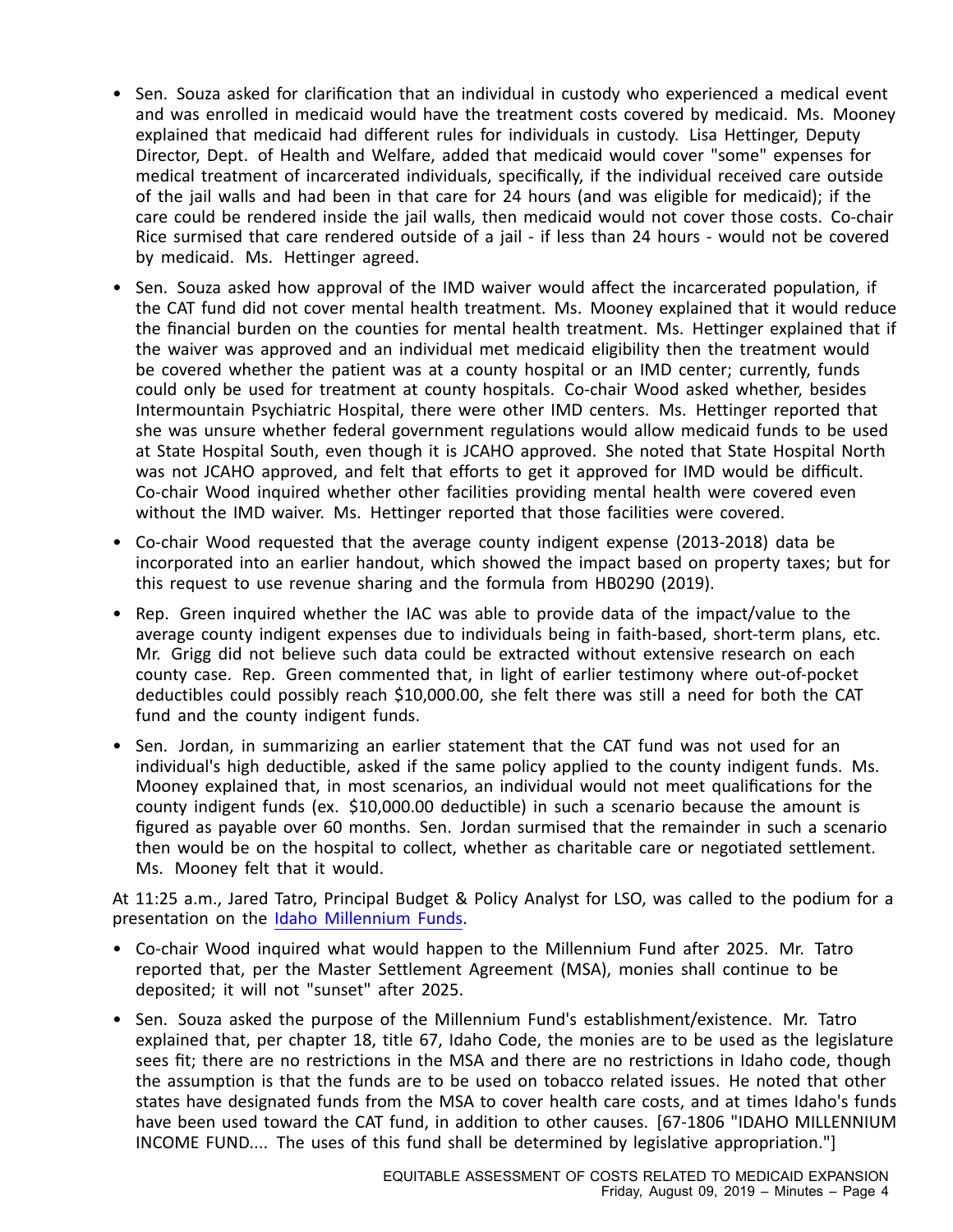- Rep. Green inquired about the amount of funds paid into the CAT fund. Mr. Tatro reported the following amounts were paid on behalf of the county deductible: 2001 - \$735,000; 2002 - \$735,000; 2003 - \$435,000; 2004 - \$435,000; 2005 - \$500,000 . He added that the state's share on the CAT fund was \$1,251,400 in 2003 and \$400,000 in 2004.
- Sen. Souza asked whether the ongoing appropriation to the Idaho Department of Correction (IDOC), seemingly reduced by 50%, was specifically for substance abuse treatment or related to the medicaid expansion. Mr. Tatro reported that was <sup>a</sup> recommendation from the governor's office that reflected cost off-sets due to medicaid expansion.
- Rep. Green requested that Mr. Tatro expound on the compliance inspections required for tobacco sellers. Mr. Tatro explained that there existed <sup>a</sup> requirement for <sup>a</sup> tobacco seller to have <sup>a</sup> permit, much like there exists for beer and wine; however, there was no fee attached to acquire the tobacco permit. Mr. Tatro reported that legislation introduced to create <sup>a</sup> fee failed to become law. Compliance inspections are subsidized by the Millennium Fund, first through Idaho State Police and now through the Department of Health and Welfare. Rep. Green asked whether <sup>a</sup> permit to sell alcohol had <sup>a</sup> fee to cover compliance inspections. Mr. Tatro believed there was <sup>a</sup> fee.

At 11:50 a.m., the committee recessed for lunch.

The committee was called to order at 1:30 p.m. by Co-chair Rice for the discussion portion of the agenda.

- Co-chair Wood requested, on Sen. Lent's behalf, that LSO staff research and prepare <sup>a</sup> presentation on how other states have funded medicaid expansion and what unique ideas other states have employed.
- Co-chair Wood discussed [HB0290](https://legislature.idaho.gov/wp-content/uploads/sessioninfo/2019/interim/190809_eame_05_HB290(2019)wSOP.pdf) (2019) and how it would have addressed issues related to medicaid expansion. He noted that the bill identified what individuals would be eligible for health care with medicaid expansion and how it would be funded.
	- Sen. Souza asked whether the need for county assistance would be reduced to almost nothing because HB0290 required individuals to either have health care from the health exchange program or to be enrolled on medicaid; so who would be left to cover. Co-chair Wood answered that it would leave undocumented aliens. Sen. Souza inquired whether citizenship was <sup>a</sup> requirement to receive health care assistance. Co-chair Wood explained that federal law within medicaid permits treatment for certain medical situations of undocumented aliens and that the same language existed in Idaho's indigent program.
	- Co-chair Wood noted that the CAT fund and the county indigent programs were loan programs, and <sup>a</sup> process to continue receiving payments needed to be considered if the programs were discontinued. He added that future court decisions on the ACA could require states to maintain an indigent program fund; therefore, Idaho should not be too quick to eliminate the current programs but may consider scaling back how each is operated.
	- Mr. Taylor inquired how much revenue the funding formula in HB0290 would generate in light of the cost to counties being approximately \$20 million to operate the county indigent program. Co-chair Wood noted that the formula would generate approximately \$20 million. Mr. Taylor asked whether the earlier request to Mr. Grigg for data would better show the counties' needs. Co-chair Wood stated that the spreadsheet should show what each county spends on the indigent - mental and physical health - and whether counties would have <sup>a</sup> deficit or surplus of funds using the formula as proposed by HB0290.
	- Mr. Smith inquired about the possibility of recreating the formula based on new data and on using different funding sources. Co-chair Rice supported the possibility of doing such. Co-chair Wood suggested that maybe the formula percentage should be adjusted over time or the policy adopted over time to ease any burden or unexpected issues. Mr. Smith supported that idea.